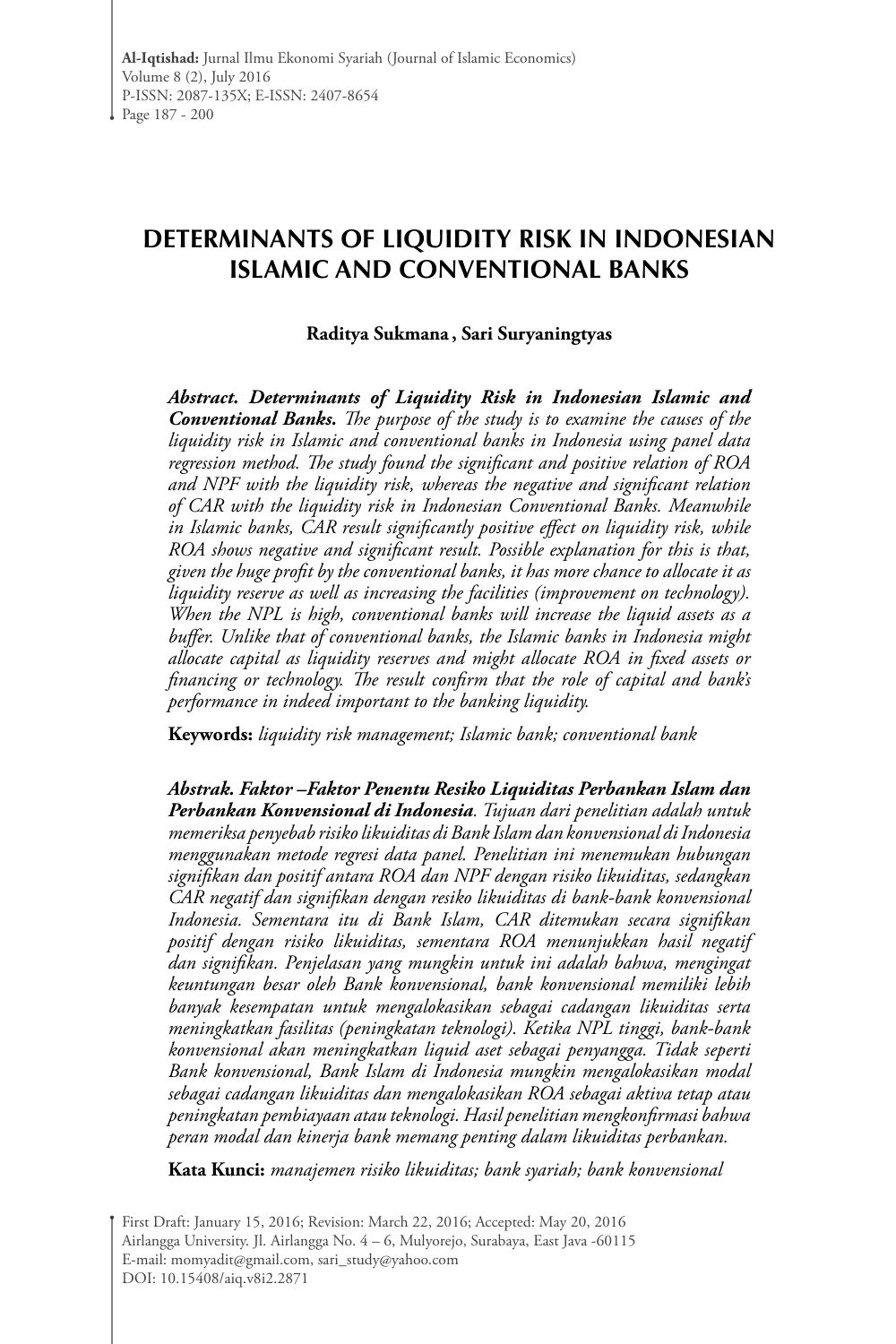# **Introduction**

The banking system has an important role in supporting the real sector. Bank act as a financial intermediary where it connects parties, which are in excess of money and other parties, which are in need of money. As a business institution, that financial intermediation process must be run efficiently to ensure more profits for shareholders despite the expansion of the economy. The more profit created by bank would lead to a more improvement for the banking performance. Moreover, the expansion of the economy would also increase demand for banking facilities. Hence a bank failure will deliver a domino effect on the banking system, the crisis of one important bank would have an impact on real economic conditions that will ultimately have an impact on the stability of the economy.

Liquidity is the ability of a bank to fund an increase in assets and meet obligations as they come due, without incurring unacceptable losses. The fundamental role of banks in managing transformation of short-term deposits into long-term loans make banks inherently vulnerable to liquidity risk. Virtually, every financial transaction or commitment has implications for a bank's liquidity. Effective liquidity risk management helps ensuring bank's ability to meet cash flow obligations as they are affected by external events and depositor's behavior. Liquidity risk management is of paramount importance because shortfall at a single institution can have system-wide repercussions (Sulaiman, 2013). Liquidity risk is the outcome from the disparity involving the maturities of the two sides of the balance sheet. This disparity either results from an excess of cash that can be invested or result in a deficiency of cash that need a more liquidity. If the bank has excess liquidity, it means that the bank could not obtain the opportunities to make a profit, whereas, those who have low liquidity would face withdrawal risk. Therefore, the bank will face the risk of failure and bankruptcy if bank losses could not be covered by capital (Hassan et al, 2013),

Liquidity risks can be due to the inadequate market depth, market disruption or the inability of the bank to access markets. It relates also with solvency issue where the bank may not be able to meet the funding requirements to finance its assets. It also includes the obligation of the bank to make payments to third parties (Iqbal, 2012). The liquidity problem might arise in the banks either due to funds mismanagement or can be from unexpected withdrawals of funds by the depositor especially during the time of unfavorable economic conditions. The global financial crisis of 2008 - 2009 had an impact on the ability of banks in facing the liquidity risk. Therefore, these situations would carry a greater challenge for banks in managing liquidity (Siddiqi, 2008).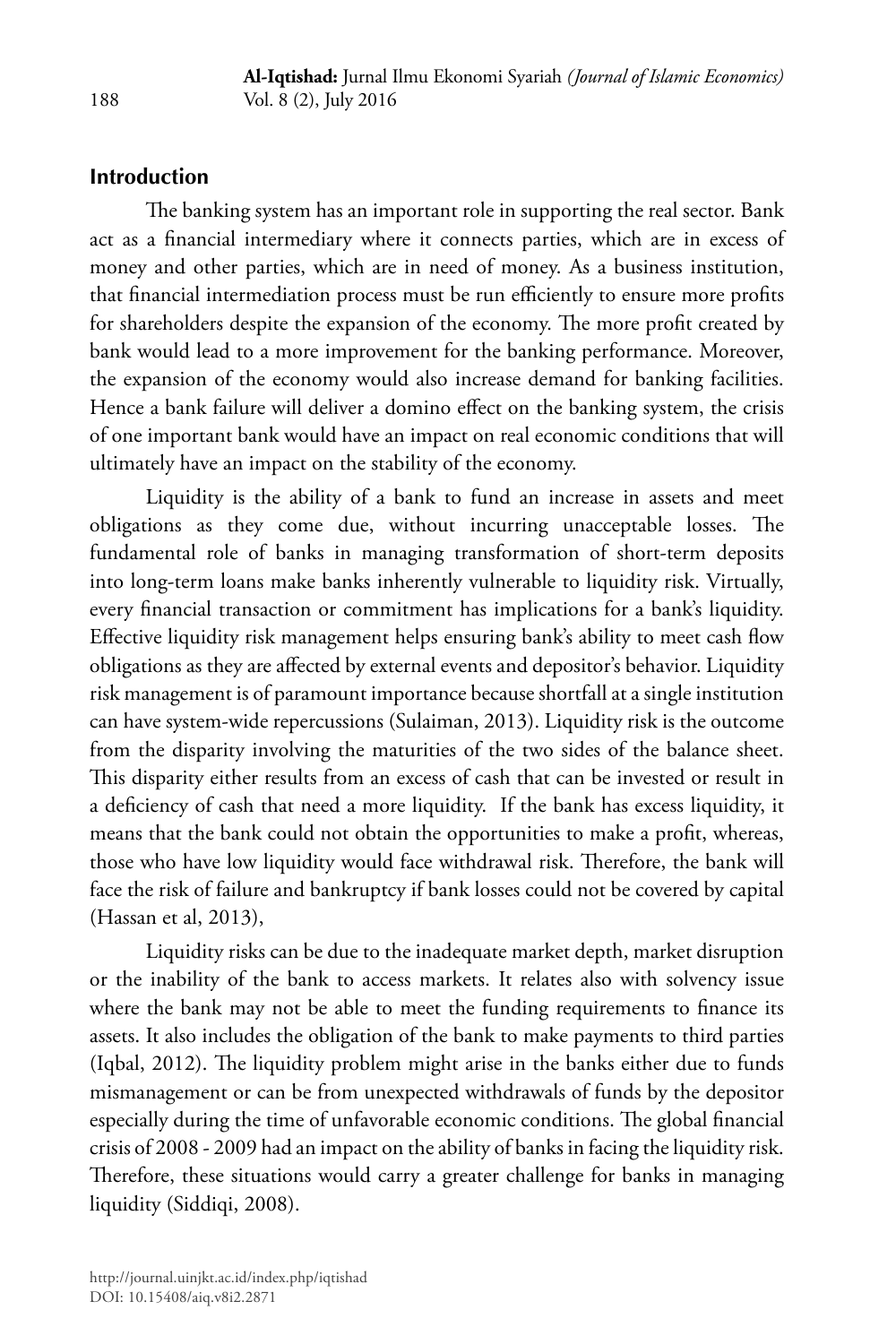#### **Raditya Sukmana:** Determinant of Liquidity Risk 189

Study on the liquidity risk on banking in general measures the relationship of a micro economic variable within banking such as capital, efficiency and other variable of the bank, and the performance of the financing (Nimsith et all, 2015), (Anam et all, 2012), (Akhtar et all, 2011), (Anjum Iqbal, 2012), (Ramzan and Zafar 2014), (Ahmed et all, 2011). The relationship between macro-economic variables with banking can also be found in (Ghenimi et all, 2015), (Solomon et all, 2013). Various result are revealed on the relationship among the variables whether it is significant or not significant.

In Indonesia, the conventional banking was established over 100 years, whereas Islamic banking established in early 1990. The market share of Islamic bank in Indonesia currently amounted to five percent, the rest is still owned by the conventional banking. However, the growth of Islamic banking in Indonesia has persistently high. Islamic capital market and Islamic money market began to be developed, as a proponent of Islamic bank in obtaining short-term and long-term funding and investment needs. Similar to conventional banks, Islamic banks also face the liquidity risk.

In essence, the conventional banks rely more on debt instruments while the Islamic banking relies on instrument that comes from real business transactions. Because the Islamic banks deals with the real sector therefore it deals also with the business cycles, cooperation among the business partners and good conduct of the stakeholders and this is the core of all the Islamic banking operations. FDR Islamic banking in Indonesia in December 2014 reach 86.65 percent, whereas FDR conventional banking in Indonesia in December 2014 reach 79.79 percent (Statistics Bank Indonesia, December 2014).

This current study focuses to investigate the firm level determinants of liquidity risk of Islamic bank and conventional banks. To our knowledge, this topic has yet to be explored, and in this regard, the study hopes to contribute towards enriching the literature in the area of Islamic banking. The next section of this paper will provide information on liquidity risk and previous research. It follows with a discussion on the data and empirical method employed in this study. Subsequently, the empirical findings and analysis of the results are presented. Finally, conclusions and recommendations of the research studies are given.

### **Literature Review**

Banks could overcome the liquidity risk management in a number of ways, such holding liquidity reserves in terms of assets (cash, placements with other banks, placements with the central bank), securities issued to suppress the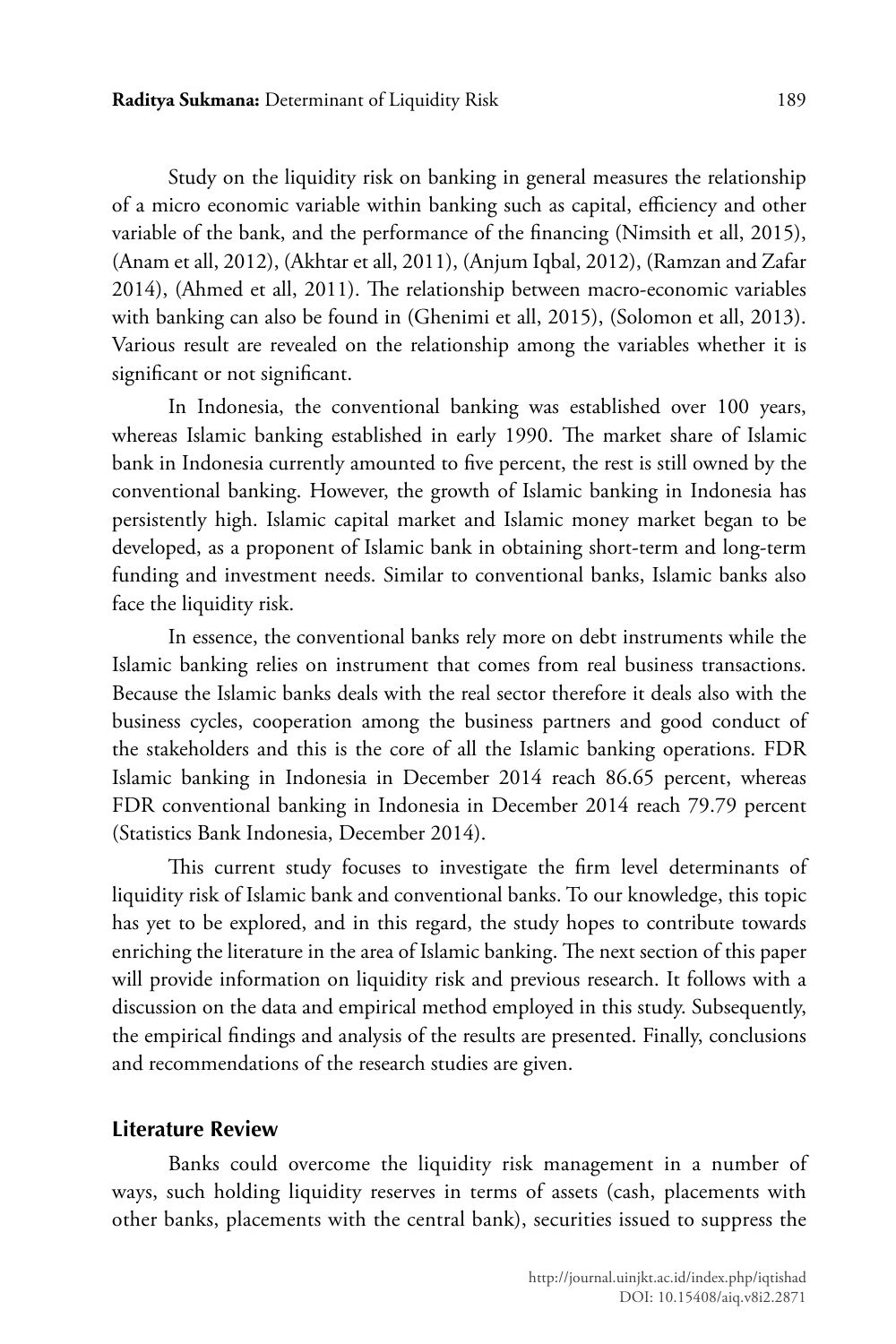probability of illiquidity. Other alternative is on the liability side by utilizing the inter-bank lending or supporting liquidity from the central bank, which has the function of lender of the resort, aimed to provide liquidity support for illiquid banks. Islamic and conventional banking have the different instruments and ways in overcoming liquidity problems. It is because some substantial differences in the contract in which the Islamic banking liquidity instrument-based on capital, whereas conventional banking based on debt (Hassan et al, 2013). The liquidity risks faced by Islamic banking are more important for the bank sustainability, rather than the operational risk and the risk rate of return (Khan and Ahmad, 2001). According to Amr El Tiby (2010) in Sulaiman (2013) liquidity risks facing Islamic banking happens because of these factors: first, limited Sharia-compliant interbank money market instruments. Sharia prohibition on interest-based loan and the absence of an adequate and active interbank market restricted the Islamic banking options in managing liquidity efficiently. In addition, shallow secondary market also contributed to the problem. Second, Islamic financial instruments listed on the secondary market are also very limited and Sharia has set certain preconditions for transactions involving financial obligation, except for claims involving real assets. Therefore, there is a need for institutions and authorities to develop asset-based securities to be traded, such as Sukuk (Rifki Ismal, 2008). Although these instruments are available, yet market participants were inadequate and limited compared to the conventional system. Third, although the conventional liquidity management instruments such as the interbank market, secondary market for debt instruments have been long established, but all instruments are based on interest rate (usury) that is strictly prohibited by Islam. At the same time, conventional banking are having the access to extensive short-term loans from overnight to twelve months or a year through a complete, advanced and efficient interbank market. This access is important for banks in meeting its institutional needs for short-term cash flow. Fourth, the numbers of Islamic financial instruments is limited. Because of this, Islamic banks do not enjoy the choice of funds similar to that found in conventional banks, which can be adapted to the period of loan and deposit's maturity through money and capital market instruments. The absence of an adequate market for Islamic financial instruments create problem especially for asset liability managements.

Regulatory policies could assist banks in maintaining liquidity; one of them is the obligatory minimum reserve requirement (MRR). According Sukmana (2012), there are three perspectives of sharia in relation to the increase in MRR in Indonesia; the Indonesian Central Bank plays a central role as a monetary authority to control the money supply. Central bank policy in raising the MRR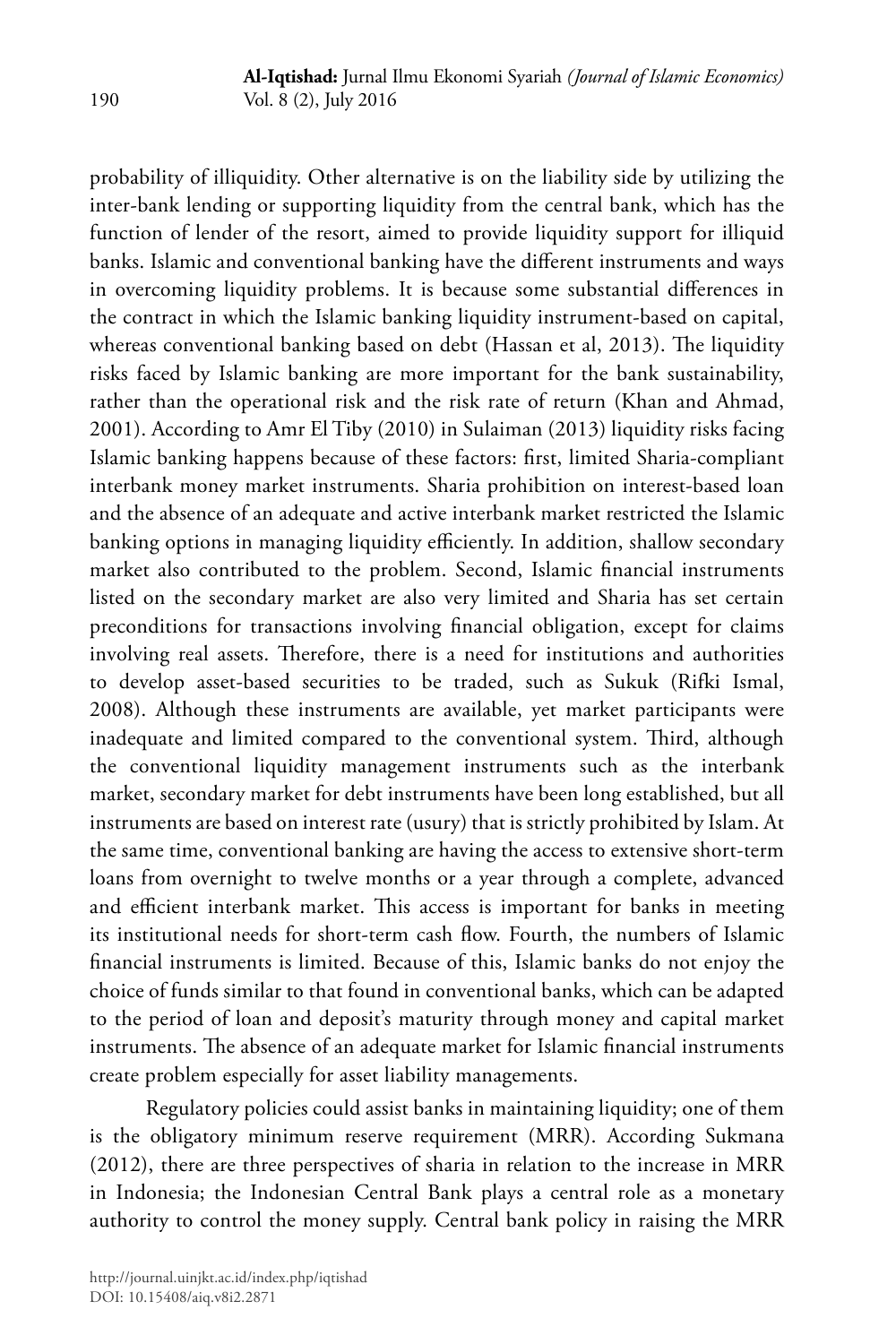is in accordance with Islamic principles, the remuneration is bestowed to Islamic banking should be in accordance with the sharia which is not contained the elements of usury (riba).

Non Performing Finance is a comparison between the defaulted financing to the total financing provided by bank. The higher the ratio, the greater loss to the bank (Anjum, 2012). According to Sukmana (2015) regulators should keep the economy works to maintain the NPF at the lowest position. The government's policy in the restructuring of default financing can help suppress the NPF, such the regulation of Bank Indonesia Number 13/9 / PBI / 2013 which govern the restructuring of financing to maintain the quality of financing that could be done from the current status of financing. Up on the restructure of the NPF, the ability of bank to create profit (as indicated by ROA) increases.

Return On Assets (ROA) is a profitability ratio that indicates the ratio between profit before tax and zakat of total assets. This ratio indicates the efficiency of asset management conducted by the bank. Capital is used as an instrument in managing risks that may be encountered by the bank and as an instrument in carrying out operational activities to the sustainability of the bank. Capital Adequacy Ratio is the minimum capital adequacy ratio, which must be owned by the bank to consider the risks that may arise. CAR is used to protect depositors and demonstrate the stability and efficiency of the bank. Below are some of the previous studies related to banking institutions' liquidity management?

Anjum Iqbal (2012) examined the liquidity risk management through the comparative analysis of conventional banking and Islamic banking in Pakistan covering 2007-2010. The samples included are 5 Islamic and 5 conventional banks of Pakistan. The independent variables utilized are the size of the bank, NPLs ratio, ROE, CAR, and ROA. The liquidity risk is taken as the dependent variable. The study found that liquidity position of the Islamic banks is better as compared to the conventional banks. The NPL ratio of the Islamic banks showed a decreasing trend which means less of the non-performing loans of the Islamic banks and hence the less losses. It also predicts the better operations of the Islamic banks as compared to the conventional banks. The capital adequacy ratio of the Islamic banks was far ahead of the conventional banks. Islamic banks seem to have stronger cushion against the balance sheet shocks such as payment of liabilities and the cover up their losses to protect their depositors and lenders. NPL ratio had the significant positive relationship with the liquidity risk. This means higher NPL ratio leads to the greater liquidity problems. The ROA along with CAR showed the significant positive relationship with the liquidity risk.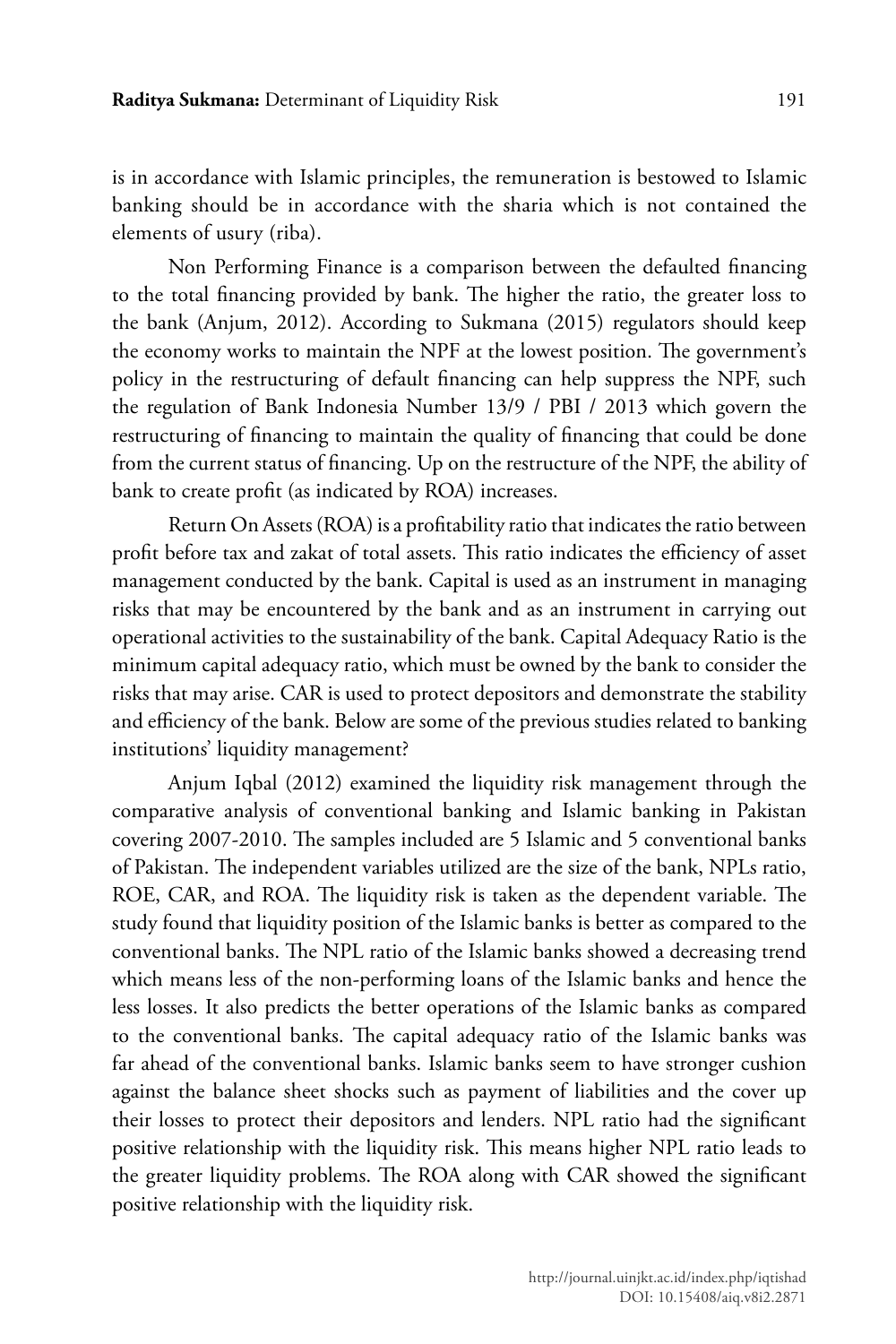Another study on this issue is done by Akhtar (2011). He took the case of both conventional and Islamic banking in Pakistan; it is found that CAR is not significantly affecting the liquidity risk in Islamic banking. However, ROA is positive and significant to the liquidity risk in this bank. The study shows that conventional banks is more profitability and better manage the liquidity risk than that of Islamic banks.

Ghenimi (2015) examined the factors that affect the liquidity risk for Islamic and conventional banks in the Golf countries, using the panel data for 11 Islamic Banks and 33 Conventional Banks between 2006 and 2013. The study found that return on equity, Net Interest Margin, Capital Adequacy Ratio and inflation rate have a positive impact on liquidity risk for Islamic banks. Meanwhile returns on assets, Non Performing Loan, size and GDP growth have a negative relationship. On the other hand, in conventional banks, size, Return on Equity, Net Interest Margin, Capital Adequacy Ratio, GDP growth and inflation rate have a positive impact, whereas the Return on Assets, Non Performing Loan shows otherwise. Therefore, Islamic banks are more sensitive by those factors than their conventional counterparts

Nimsith (2015) observed the liquidity risk management by taking comparative study between Islamic and Conventional Banks in Sri Lanka. The relationship of CAR with liquidity management is negative and not significant on both Banks. The relationship of ROA with liquidity risk management is negative and not significant in Islamic banks, while it shows positive and significant in the other bank. He recommends that banks should diversify their funding sources or increase the contingent liquidity sources. Further, in their daily operations, banks need to provide and maintain liquidity for withdrawals. Furthermore, He proposes three techniques to mitigate the regular demand for liquidity. The first one is to invest more funds in liquid loans and/or keep more cash in hand. The second one is to diversify sources of funding from various depositors. The final one is to use the central bank as the last resort to provide emergency liquidity to fulfill the regular demand for liquidity from depositors. To manage the predictable irregular demand for liquidity, banks should learn from their past experiences which accommodate factor such as seasonality, cyclicality, and trend. Therefore, unless there is an unexpected shock, it should be possible to predict demand for liquidity. In order to increase the accuracy of their estimation, the banks should find out from their clients details on the schedule of their intended deposit withdrawals.

Anam (2012) tried to investigate the significance of firm's size, net working capital, return on equity, capital adequacy and return on assets on liquidity risk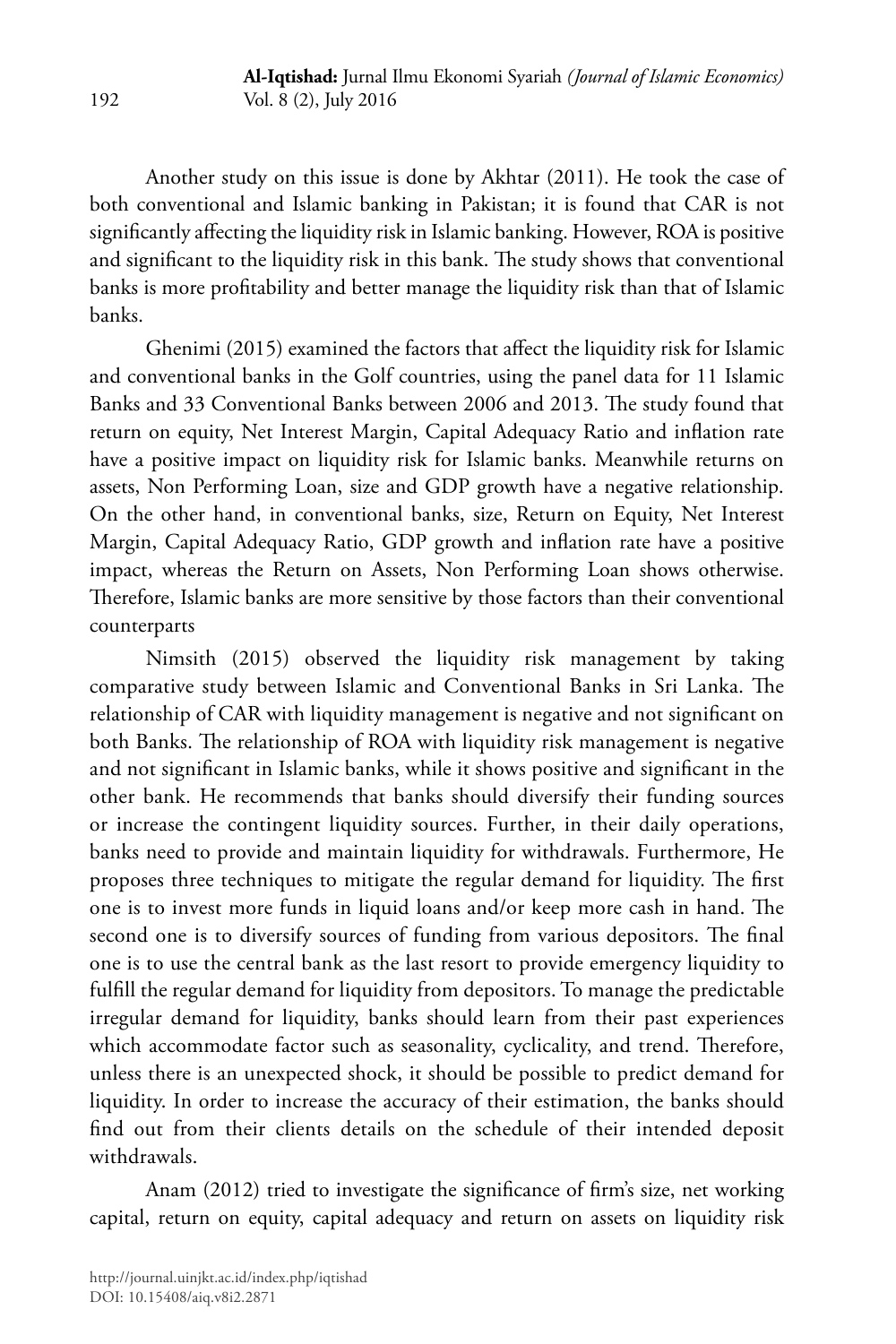management in case of Conventional and Islamic banks of Bangladesh. Using the data covering from 2006-2010, it is found that Net working capital, capital adequacy ratio and return on assets influence positively on the liquidity risk.

Ramzan (2014) tried to gauge the institution's level elements in affecting the liquidity risk of Islamic banks in Pakistan through balancing assets and liabilities. It shows positive significant relationship of bank size with liquidity risk in the estimated hypothetical model, whereas rest of the independent variables depicts statistically insignificant relationship with liquidity risk. Therefore, it suggest that strong asset base of Islamic bank contributes towards strengthening the liquidity control.

### **Methods**

#### **Data**

Data utilized in this study comprises from 13 banks of which consists of eight full fledged Islamic and the five largest Conventional Bank in Indonesia. These numbers of banks are expected to significantly cover almost all national banking assets. Data from annual report covering from 2010-2014 is used to calculate the ratio used as a proxy for liquidity risk in conventional banking as well as Islamic banking in Indonesia. There are two models namely conventional banks and Islamic Banks in Indonesia. Liquidity risk is represented by liquid assets to total assets; meanwhile the independent variable used is Return on Assets (ROA), Non Performing Finance (NPF), and Capital Adequate Ratio (CAR). These proxies are also used by other researchers, for example Nimsith and Shibly (2015), Ghenumi and Omri (2015). The equation of model regression applied will be as follows:

$$
LTA_{it} = \alpha + \beta_1 \text{ROA}_{it} + \beta_2 \text{CAR}_{it} + \beta_3 \text{NPF}_{it} + e_{it}
$$

The method utilized in this model is panel regression advantage in which the advantage is that it produces a greater degree of freedom. In order to adopt panel regression, Chow Test, Haussmann Test or LM Test have to be taken to find which model suitable to the characteristics of the data. Basically these three methods can be selected based on the circumstances of the study

#### **Chow Test**

Chow test is a test to determine whether to use Fixed Effects or Common Effect that is most appropriate for the data panel. Hypothesis testing in chow test is H0: Common or pooled OLS Effects Model, H1 : Fixed Effect Model. The basis of the rejection of the hypothesis above is by comparing the value of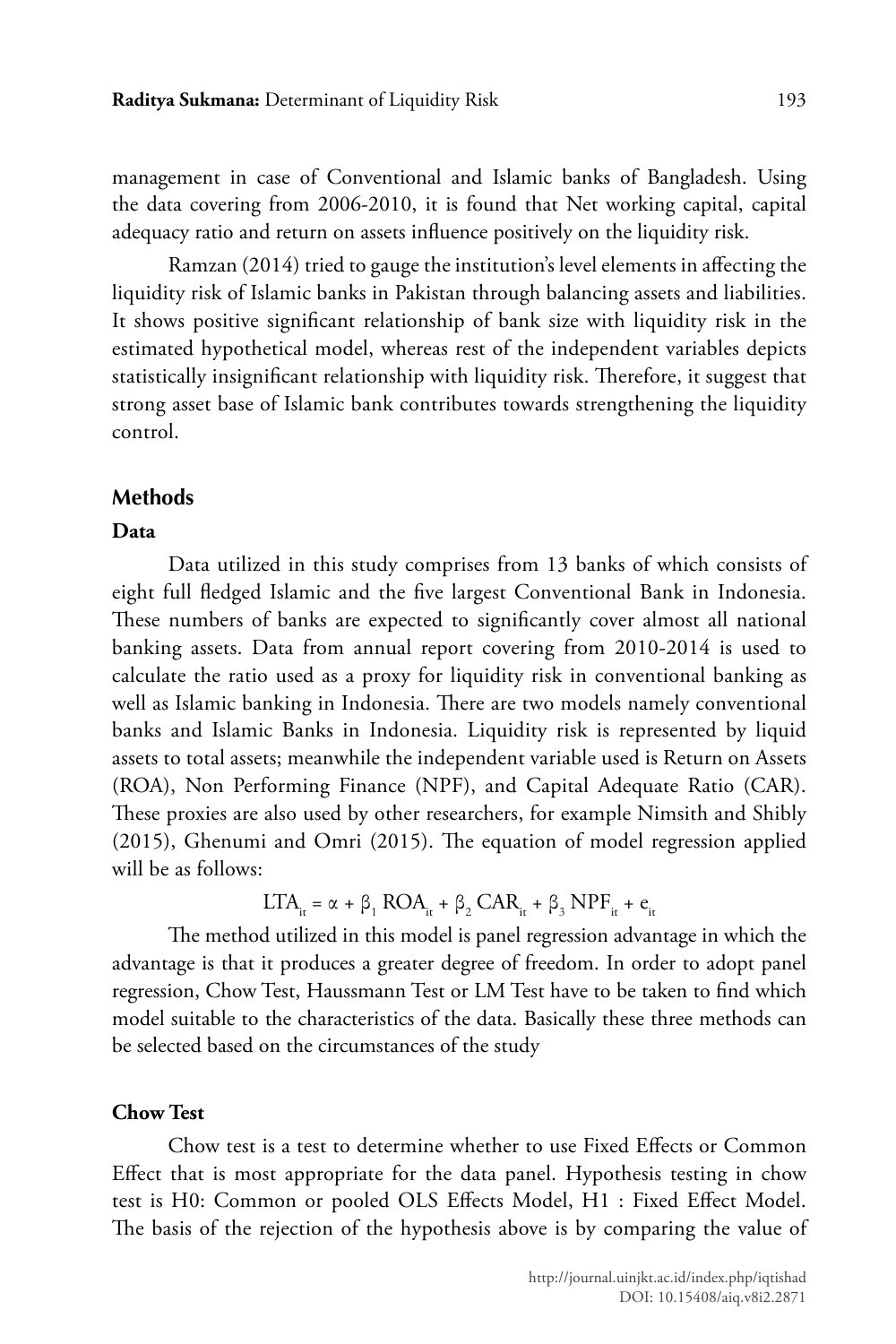the probability of cross section F with significant level. When the results of the value of the probability of cross-section F greater than significant level then H0 is accepted which means the most appropriate model used is the Common Effect Model. Conversely, if the value of the probability of cross section F less than significant level then H0 is rejected, which means the most appropriate model used is the Fixed Effect Model.

# **Hausman Test**

Haussmann test is based on the idea that the Least Squares Dummy Variables (LSDV) in Fixed Effect and Generalized Least Squares (GLS) in Random Effects are efficient while Ordinary Least Squares (OLS) in Common Effect is not efficient. Haussmann test statistic follows distribution statistics Chi-Squares with degrees of freedom (df) of the number of free variables. The null hypothesis is Random Effect and the alternative hypothesis is Fixed Effects. If the value of the probability of cross section Random is greater than significant level then a null hypothesis is accepted. The chosen model for panel data regression is Random Effects. Conversely, if the value of probability of cross section Random is less than significant level then hypothesis is rejected, which means the most appropriate model used is fixed effect model.

### **Lagrange Multiplier Test**

The Lagrange Multiplier (LM) used to determine whether the model of the Random Effects model is better than the Common Effect. Test of the significance of Random Effects was developed by Breusch-Pagan. The test is based on the residual value method of Common Effect. LM test is based on the distribution of Chi-Squares with degrees of freedom (df) of the number of independent variables. The null hypothesis is a Common Effect, and the alternative hypothesis is a Random Effect. If the value of LM is greater than the critical value of Chi-Squares or the value of the probability of breusch-pagan is less than significant level then a null hypothesis is rejected then the chosen model for panel data regression is a Random Effect. Conversely, if the value of LM is less than the critical value of Chi-Squares then a null hypothesis is accepted. The right model for panel data regression is a Common Effect.

# **Result and Discussion**

# **Chow Test Result**

Based on chow test to compare the best model from common effect and fixed effects, obtained the value of the probability of cross section F on the Model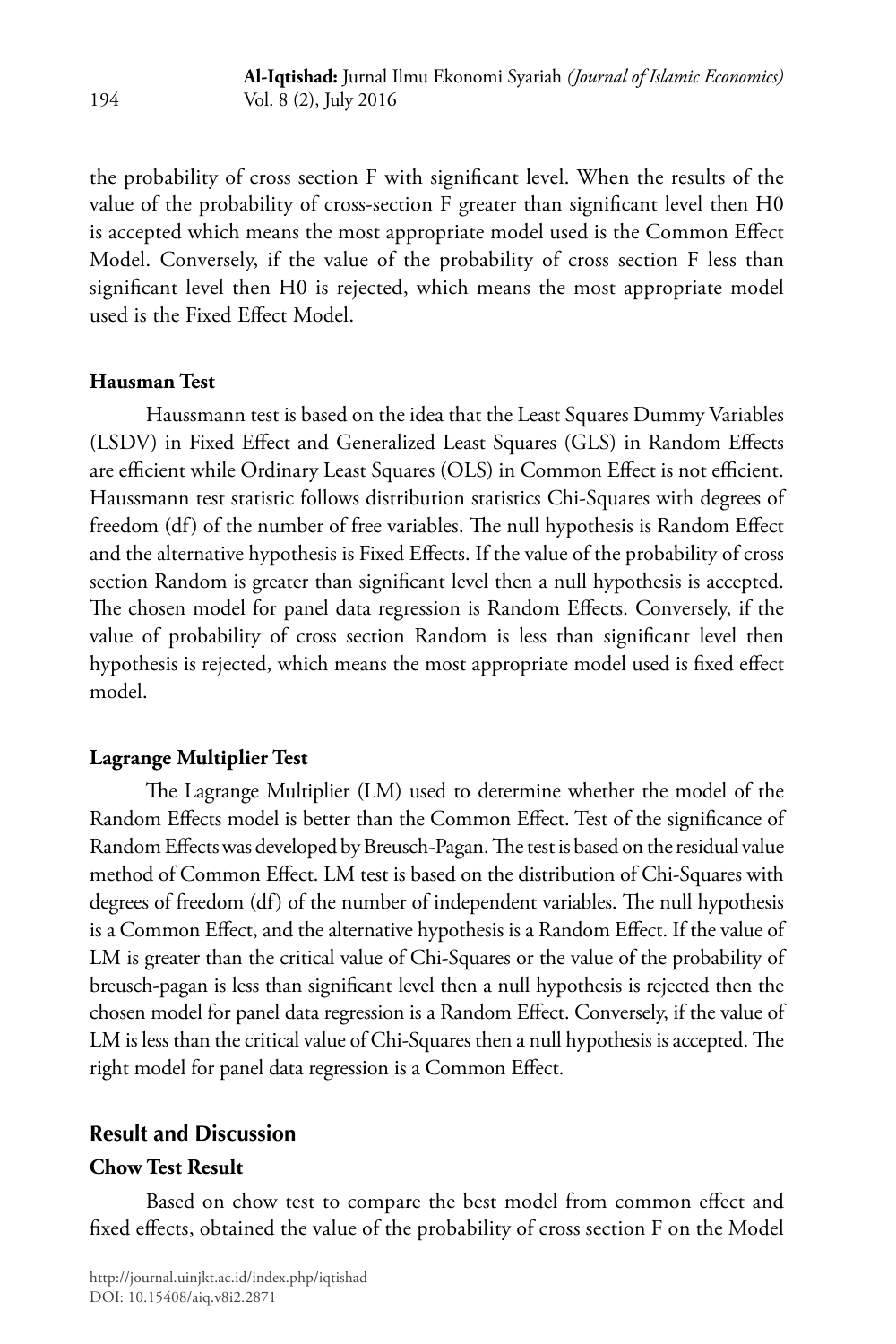I with a significant level of 5 percent is 0.0272, whereas Probability values on the model II cross section F is 0.082. Chow test results commons effect is better than fixed effect in Model II, whereas fixed effect is better than common effect in Model I.

### **Hausman Test Result**

Based on Haussmann test to obtained the value of the probability of cross section random on the Model I with a significant level of 5 percent is 0.0396, whereas Probability values on the model II cross section F is 0,0891. Haussmann test results random effect is better than fixed effect in Model II, whereas fixed Effect is better than random effect in Model I.

#### **Lagrange Multiplier (LM ) Test Result**

Based on LM test to obtained the value of the probability of breuschpagan on the Model I with a significant level of 5 percent is 0,7369, whereas Probability values on the model II cross section F is 0,8299, those values more than 0.05. LM test results common effect is better than fixed effect in both models.

#### **Classical Assumption Test Results**

Classical assumptions have been conduct by researchers, including heteroskesdastisity, multicolleration, and autocorrelation test and the results have met the requirements.

### **Intrepetation**

Based on chow test, Haussmann test and LM test, the best model is Common Effect on both models. On Model I, CAR, ROA and NPL have probability value of 0,0462, 0,0001 and 0,0205. The coefficient of CAR, NPL and ROA are -1,130458, 2.615374, and 4,160821, respectively. Based on these results, on the model I, ROA and NPL significantly positive effecting LTA, while CAR significantly negative effecting LTA in 5% degree of freedom. While on the model II, CAR and ROA are all significant with probability value is less than 5%. NPL probability value is more than 5%. Based on these results, on the model II, CAR significantly positive effecting LTA, while ROA significantly negative effecting LTA, and NPF do not affects LTA in 5% degree of freedom.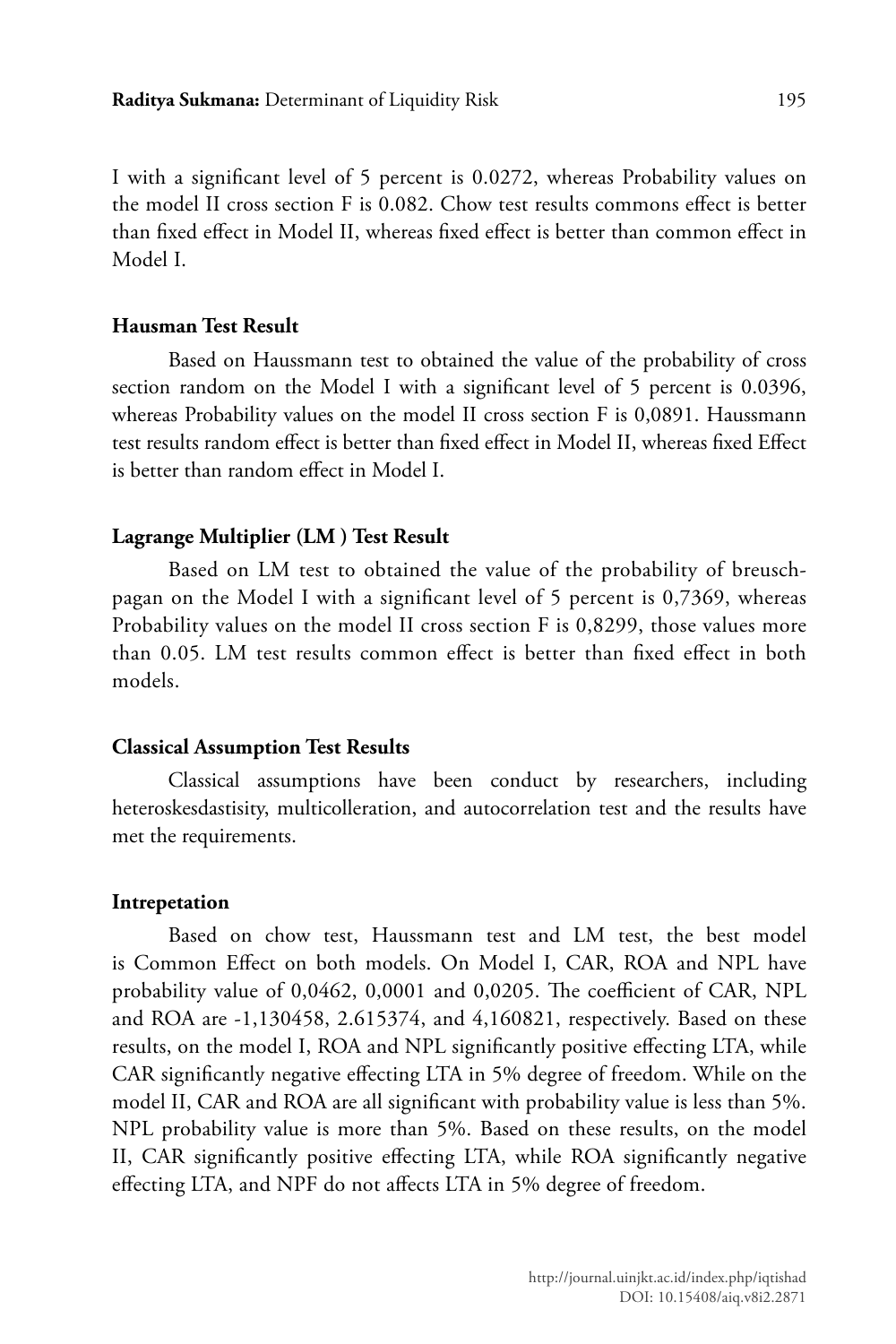|                             | Coefficients | Prob   |
|-----------------------------|--------------|--------|
| Model I: Conventional Banks |              |        |
| <b>CAR</b>                  | $-1.130458$  | 0.0462 |
| <b>ROA</b>                  | 4.160821     | 0.0001 |
| NPL                         | 2.615374     | 0.0205 |
| R-Squared                   | 0.525370     |        |
| Model II: Islamic Banks     |              |        |
| <b>CAR</b>                  | 0.378327     | 0.0000 |
| <b>ROA</b>                  | $-1.150648$  | 0.0056 |
| <b>NPF</b>                  | $-1.170627$  | 0.7644 |
| R-Squared                   | 0.553435     |        |

# Table 1. Empirical Result on Model I and Model II

\*Significant at 5%

### **Discussion**

CAR is found affect positively towards LTA in model II, Islamic banks in Indonesia. It means, when banks increase capital, the bank will have additional reserves that could be used as liquid assets. Bigger LTA in a bank means that the bank is more liquid or in another word it is much more capable in meeting its short-term requirements, so the liquidity management risk is smaller. This result is supported by Ghenimi and Omri (2015); Akhtar et al (2011); Anjum (2012); and Anam, et al (2012).

On the model I, conventional banking in Indonesia, CAR found in significant negative effect against the LTA. This means, when the bank raise capital, the value of the LTA or liquid assets to the total assets will decrease. A possible explanation for this is, when conventional bank adds capital, capital is not used as a reserve on the liquid assets but allocated for other things, such as allocated on channeling credit or fixed assets and technological development. This result is supported by Sulaiman (2013).

NPL is found significantly positive effecting LTA in model I (Conventional Banks), it means that the greater value of the NPL, the value of the LTA will increase. When NPL is high, conventional banks will perform additional liquid assets as a buffer to guard against the shortage of liquidity. NPF in model II (Islamic Bank in Indonesia) do not affect LTA significantly.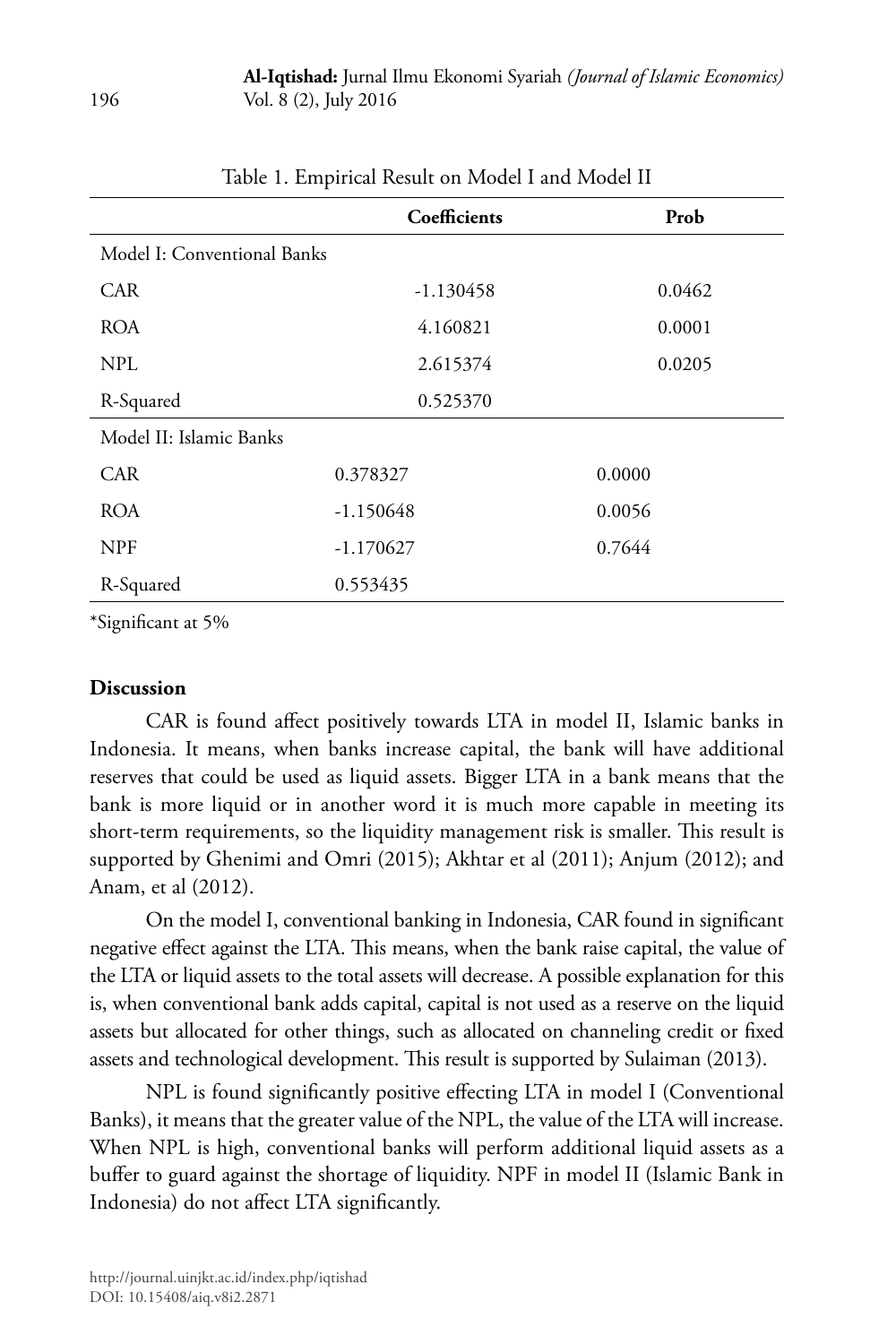ROA significantly affect the LTA on both models. ROA has positive effect with the LTA in conventional banking. This means in conventional banks, when the ROA is high, bank will have enough funds to be allocated as reserves. This result is supported by Anjum (2012), Anam et al (2012). ROA on Islamic banking in significant negative effect against the LTA. This means that in Islamic banking, when ROA increase, the bank does not allocate those profit as reserves in liquid assets. Possible explanations for this are that Islamic banks allocate it for other things, for example to increase financing or to allocate on fixed assets and technology. This result is supported by Ghemini (2015).

# **Conclusions**

This study examines the liquidity risk through a comparative study between conventional banks and Islamic banks in Indonesia. CAR, NPF, and ROA are used as the independent variables and the dependent variable is the LTA using panel regression. The data for the period 2010-2014 is collected from the official websites of banks. The result shows various impacts of those variables to liquidity on both banks.

The result shows that increase in CAR in conventional banks, it does not influence the liquid asset. Possible explanations for this are the bank might allocate funds on improving credit, fixed assets or an increase in technology. With regard to the result of ROA, it has a positive and significant result with liquid asset. It suggests that conventional bank would allocate the funds as reserves in liquid assets. NPF on conventional banking is significantly positively influence the LTA which means that when NPF high, banks will put more liquid assets as a buffer to keep maintaining the liquidity position.

Unlike that of conventional banks, when Islamic banks increase its capital, bank will allocate these funds as reserves in liquid assets, this is indicated by a positive relationship. With regard to the ROA of Islamic banks, it shows negative relationship with liquid asset. It means when banks is able to create more profit, it did not allocate the funds as reserves in liquid assets. It is possible that banks prefer to provide more financing or improvement of fixed assets and technology rather than to increase liquid asset.

The greater value of the LTA means the greater ability of banks to meet its short-term obligations. Thus, the risk of liquidity management is getting smaller. This study suggests that the bank should provide more capital for bank operations and perform efficiently in order to maintain its performance. The reinforcement of bank capital can be done with the addition of new capital from either the old or new investor shareholder, The merger with a bank (or banks) to reach a new minimum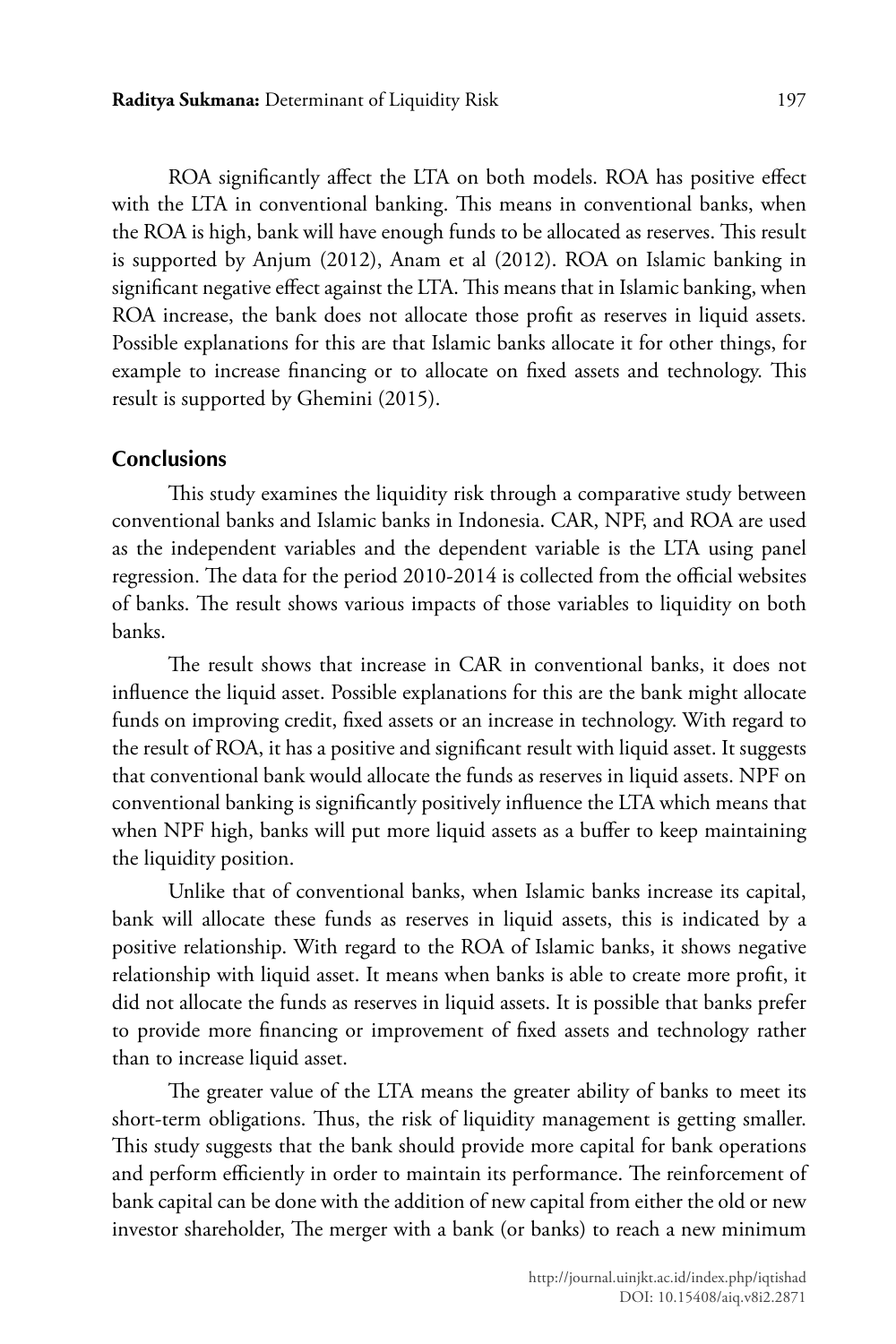capital requirements, The issuance of new stocks or secondary offering in capital markets, and Issuance of subordinated loan.

Implementing the Good Corporate Governance (GCG) in accordance with the regulations issued by Bank Indonesia can do bank Efficiency. This was done because in GCG principles of fairness, transparency, accountability, professional and responsibility are applied. Corporate governance mechanisms do influence the bank performance, banks have to try to implement the right corporate governance system and policies until they can reduce probability of failure and bankruptcy and can also increase reliability for investors and investments (Bahreini, 2013), (Al-Sahafi, 2015). Lastly, The result confirm that the role of capital and bank's performance in indeed important to the banking liquidity

### **References**

- Abdullah, A & A.Q. Khan. (2012). Liquidity Risk Management: A Comparative study between Domestic and Foreign Banks in Pakistan. Journal of Managerial Sciences, Vol. VI (1): 61-72.
- Ahmed, Habib (2006). Withdrawal Risk in Islamic Banks, Market Discipline and Bank Stability. in Khan, T & D. Muljawan (ed). Islamic Financial Architecture: Risk Management and Financial Stability. Jeddah: Islamic Research and Training Institute, Islamic Development Bank Group, pp. 457-477
- Naved, Ahmad, M.F. Akhtar & M. Usman. (2011). Risk Management Practices and Islamic Banks: Empirical Investigation from Pakistan. Interdisciplinary Journal of Research in Business. Vol. 1 (6): 50-57.
- Akhtar, M. F. et.al. (2011). Liquidity risk management: a comparative study between conventional and Islamic banks of Pakistan. Interdisciplinary Journal of Research in Business. Vol 1 (1): 35-44 .
- Al-Khouri, R. (2011). Assessing the Risk and Performance of the GCC Banking Sector. International Research Journal of Finance and Economics. Vol. 65: 72-81
- Al-Sahafi, A. et.al. (2015). Does Corporate Governance Affect Financial Performance in Banking Sector? Evidence from Saudi Arabia. International Journal of Economics, Commerce, and Management. Vol. 3 (3): 1-26
- Anam, S. et.al. (2012). Liquidity Risk Management: A Comparative Study Between Conventional and Islamic Banks of Bangladesh. Research Journal Economics, Business, ICT. Vol. 5: 1-5.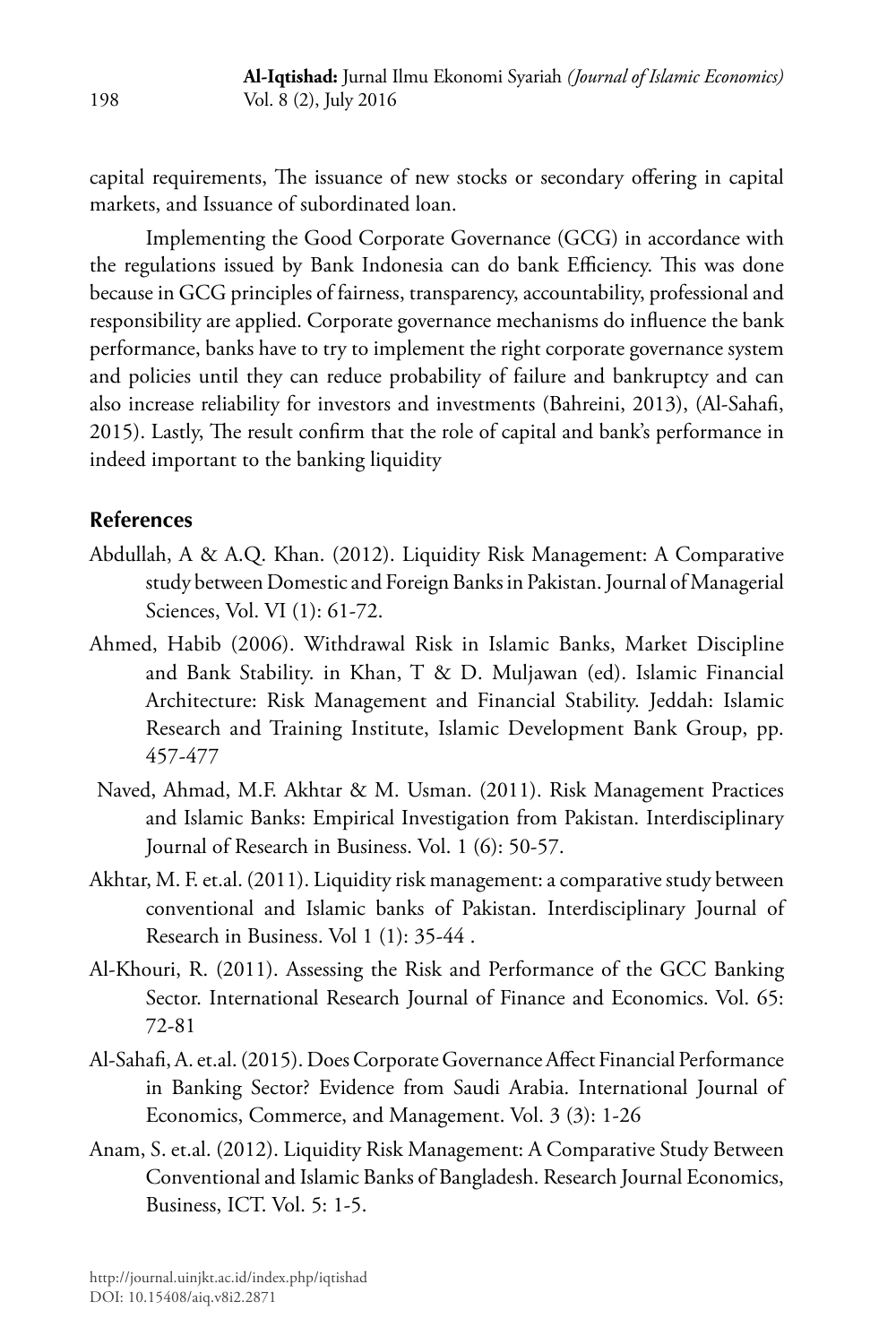- Bahreini, M & M. M. Zain. (2013). Impact of corporate governance on Performance Banking Sector in Malaysia. Research Journal of Finance and Accounting. Vol 4 (19): 53-62.
- Firmansyah, I. (2014). Determinant of Non Performing Loan : The Case of Islamic Bank in Indonesia. Buletin Ekonomi Moneter dan Perbankan. Vol 17 (2): 241-258.
- Ghenimi, A; Omri, M.A.B. (2015). Liquidity Risk Management: A Comparative Study between Islamic and Conventional Banks. Journal of Business Management and Economics. Vol. 3: 25-30.
- Hassan, H. M. et.al. (2013). Comparison of Financial Instruments in Islamic versus Conventional banking System and Liquidity Management. African Journal of Busines Management. Vol. 7 (18): 1695-1700.
- Iqbal A. (2012). Liquidity Risk Management: A Comparative Study Between Conventional and Islamic Banks of Pakistan. Global Journal of Management and Business Research. Vol 12 (5): 301-310.
- Khan, T & H. Ahmed. (2001). Risk Management: An Analysis of Issues in Islamic Financial Industry. Occasional paper No.5. Jeddah: Islamic Research and Training Institute (IRTI), Islamic Development Bank.
- Nachrowi, N.D. & H. Usman. (2006). Pendekatan Populer dan Praktis Ekonometrika untuk Analisis Ekonomi dan Keuangan. Jakarta: LPFE Universitas Indonesia.
- Nimsith, S & F. Shibly. (2015). Liquidity Risk Mangement in Islamic and Conventional Banks in Srilankan: Comparative Study. International Journal of Management, Information Technology and Engineering. Vol. 3: 7-22
- Ramzan, M & M. I. Zafa. (2014). Liquidity risk management in Islamic banks: a study of Islamic banks of Pakistan. Interdisciplinary Journal of Contemporary Research in Business. Vol. 5 (12): 199-215
- Sulaiman, A.A. et.al. (2013). How Islamic banks of Malaysia managing liquidity? An emphasis on confronting Economic Cycles. International Journal of Business and Social Science, 4 (7): 501-510.
- Siddiqui A. (2008). Financial contracts, risk and Performance of Islamic Banking. Managerial Finance. Vol 34 (10): 680-694
- Sukmana, R. (2015). Determinants of Non performing Financing in Indonesian Islamic Banks. Working paper 1436-03. Jeddah: Islamic Research and Training Institute (IRTI), islamic Development Bank.